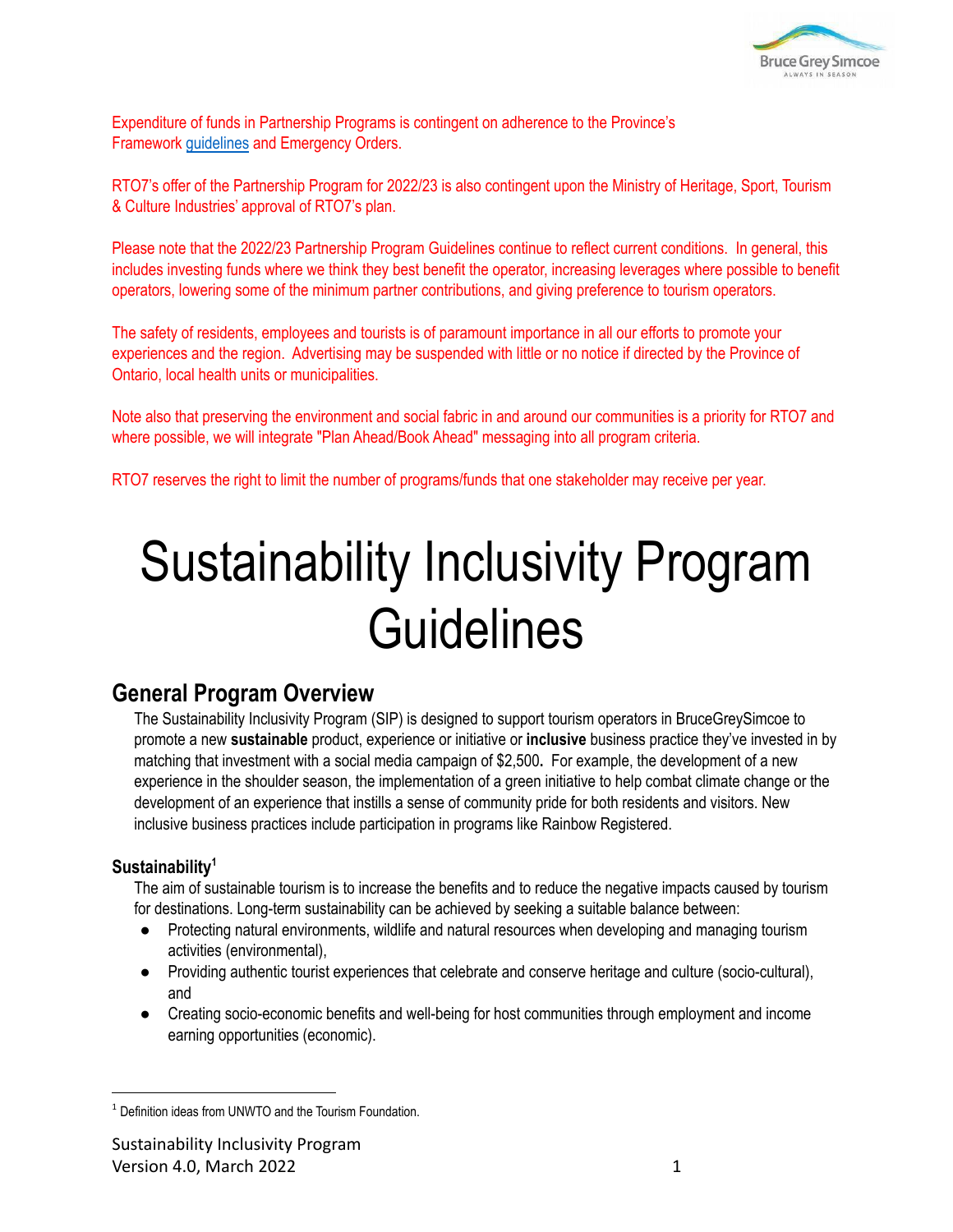

Sustainable tourism development is a complex and continuous planning process of reinvesting in your most precious assets over time (people, places and processes). It can build local pride and confidence and requires the informed participation of all relevant local stakeholders, as well as strong political leadership.

It includes moving from a volume to a value-based approach, in which the tourist's experience is more meaningful/satisfying and serves to raise their awareness about sustainability issues and promote responsible and respectful tourism practices on their part.

#### **Inclusivity**

An example of an inclusive workplace: Inclusive workplaces allow people with all kinds of differences and disabilities to feel welcome and valued for their contributions. It's a place where people with disabilities have the same opportunities for advancement as their co-workers. **2**

Tourists, visitors and locals should also feel comfortable to participate in activities and experiences offered. This should be a welcoming space. Some examples of inclusivity include: unconscious bias training, Rainbow Registered accreditation, acknowledging holidays of all cultures or an EDI training program.

# **Program Opportunities**

## **Social Media Marketing Support**

Eligible partners will receive the following per new initiative:

- \$2,500 (plus HST and fees) of social media advertising directed to the partners website home page or Facebook page through Facebook/Instagram sponsored ads.
	- **RTO7 will cover additional Agency Fees to set up the campaign.**

#### **Facebook/Instagram Sponsored Posts**

- You must have a Facebook page.
- $\bullet$  Maximum six (6) ads will be created.
	- Minimum five (5), maximum ten (10)  $photos$  must be provided and/or one (1) video. The creative must follow the current [Provincial](https://covid-19.ontario.ca/covid-19-help-businesses-ontario) or local Health Unit Requirements.
- You must add the RTO7's agency of record, The Aber Group, as [advertisers](https://rto7.ca/Public/Programs/Resource-Guide-en#HowAddtoAdsManagerFB) to your Facebook [page.](https://rto7.ca/Public/Programs/Resource-Guide-en#HowAddtoAdsManagerFB)
- You are [responsible](http://cms.rto7.ca/Public/Programs/Resource-Guide#SocialMedia) for managing comments from the post daily.
- You will receive a one-page report following the campaign that details
	- Impressions
	- **Reach**
	- Click Through Rate (CTR)
	- **Total Clicks**
	- Cost Per Click (CPC)
	- Reactions/Comments/Shares/Saves
	- Total Spend.
	- You will receive support to develop the demographic and geographic targeting, as well as interests for each of the ad campaigns.
	- You will receive one (1) interim report approximately halfway through the campaign highlighting performance to date.

<sup>2</sup> [www.inclusiveemployers.co.uk](http://www.inclusiveemployers.co.uk)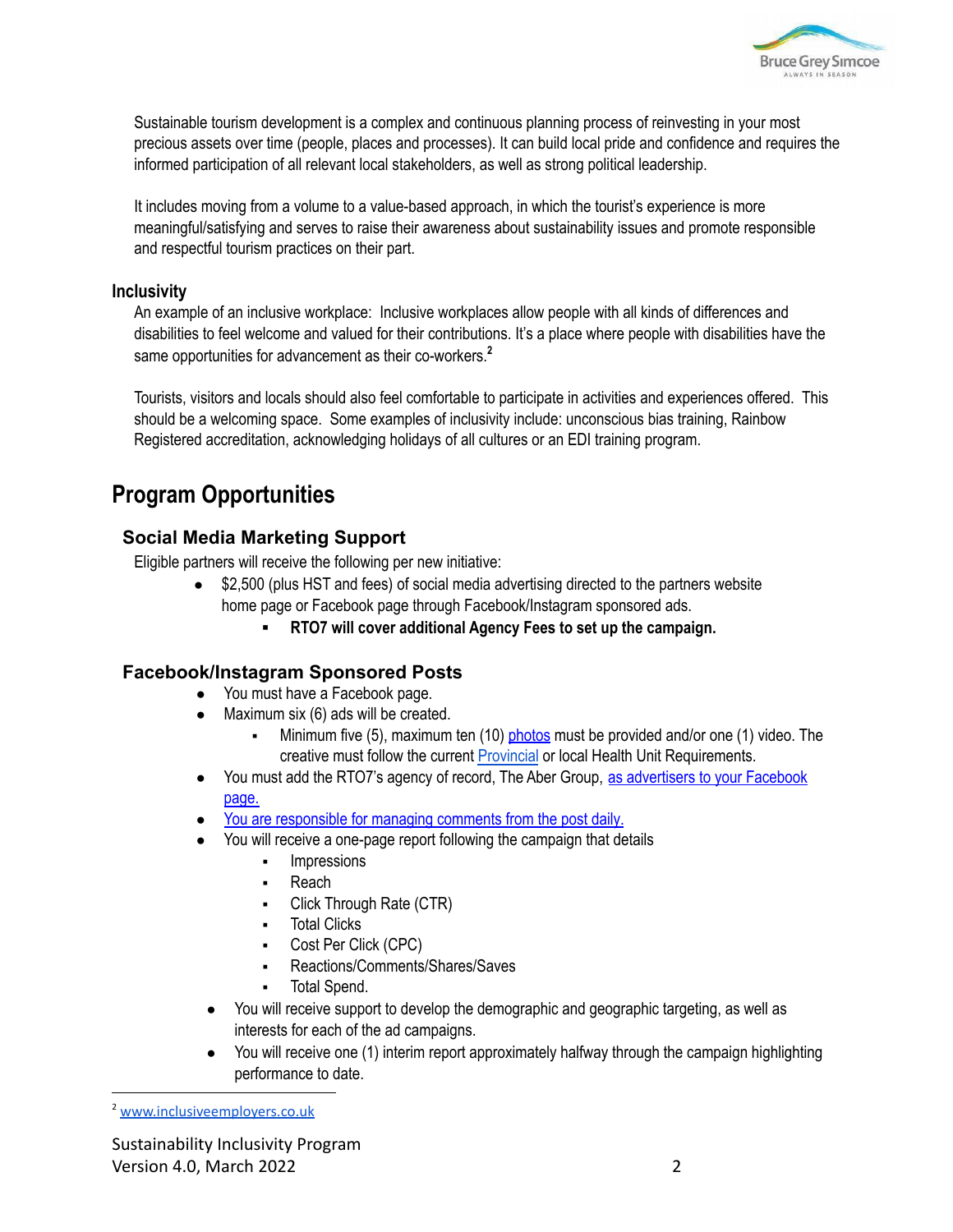

Please note that targeting will not change for the duration of the campaign unless results are far less than anticipated by the agency and/or RTO7.

# **Partner Eligibility**

### **Who can apply**

- Tourism Operator The term 'tourism operator' is defined as a tourism, festival, heritage, cultural or sport consumer-facing tourism business (nonprofit and for profit) that has direct access to the tourism consumer and relies on that consumer for their income.
- Franchises, DMOs, BIAs Chambers, and Municipalities will be considered on a case on case basis. Please contact RTO7 staff before you apply.
- Festivals wishing to apply, must be a minimum two (2) days in length and encourage overnight accommodation.
- You must be located within Bruce, Grey or Simcoe Counties.
- Organizations outside BruceGreySimcoe may apply if the physical structure and activity or festival takes place in BruceGreySimcoe.
- Future funding will in part depend on timely completion of the project in question and the final report, as well as your responsiveness and communication.
- Organizations must be legally registered to operate in Ontario.
- Note that as part of the application, partners will need to attest to having read both the [Guidelines](http://cms.rto7.ca/Public/Resources/Resource-Guide#ReviewMatrix) **and [Application](http://cms.rto7.ca/Public/Resources/Resource-Guide#ReviewMatrix) documents, including all informational links.**

All projects must take place before **March 31, 2023**.

# **Project/Partner Requirements**

## **Project Requirements**

The following are some ideas of sustainable initiatives that you *could* implement in order to qualify for SIP:

#### **Business Operations and Planning**

- Have membership, support and/or training through sustainability organizations (e.g. Sustainable Tourism 2030).
- Evidence of action to lower footprint (i.e. monitoring of utility consumption and waste production appropriate for business size or taking action to lower carbon footprint).
- Have dedicated financial efforts for assessing and managing environmental risks and impacts (including climate risks).
- Become a Rainbow Registered business.
- Recognize all cultural holidays.
- Provide Equity, Diversity and Inclusion training.

## **Tourist Information and Promotion**

● Provide product packaging and/or cross marketing of at least 1 other tourism attractions and services within BruceGreySimcoe that can extend stay, increase expenditures and diversity of experience during times that you have excess capacity.

Sustainability Inclusivity Program Version 4.0, March 2022 3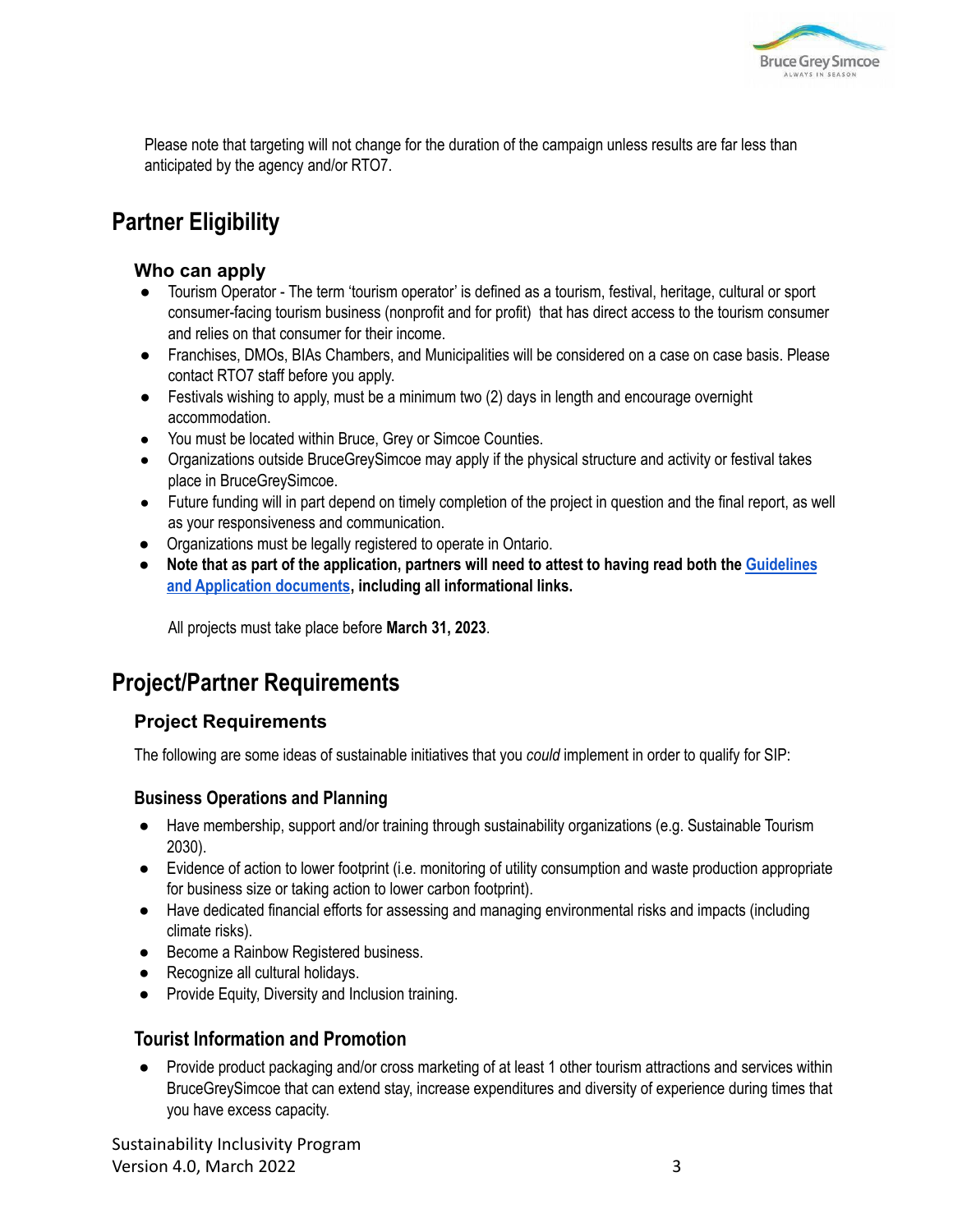

● Use diverse people in your promotional materials.

## **Tourist Experience & Sense of Place**

- Marketing campaign to encourage tourists to reduce consumption and waste, reduce environmental impacts, and/or green alternatives.
- Marketing campaign to encourage responsible and/or respectful tourism.
- Take measures to reduce impact on surrounding land and biodiversity (i.e. plant native species, reduce paved area, install bird-feeders).
- Long-term planning for maintenance, expansion and product development for tourists and potential tourist increase (i.e. washrooms, parking etc.).
- Include Indigenous language and/or local cultural content in promotional materials.

You must demonstrate how you will accomplish at least one of the initiatives listed (or similar to those listed above) by financially investing in your operation to achieve your goal(s). RTO7 will match your investment in operational expenses (i.e. mortgage payments, rent, insurance, inventory purchases, etc.) with a **\$2,500** (plus HST and fees) social media advertising campaign for recruitment. You must be able to prove these expenditures by providing proof (receipts) of the expenditure with the final report. Please ensure that expenses are only used once when accessing RTO7 programs. **RTO7 will cover additional agency fees.**

If you have cash to put towards your campaign, please apply to the [Partnership](https://rto7.ca/Public/Programs/Partnership-Program) Program Social Media [Advertising](https://rto7.ca/Public/Programs/Partnership-Program) fund.

#### **Partner Requirements:**

- Carry liability insurance of at least \$2,000,000. You will need to provide a certificate of insurance.
- Have a website/social media page, phone number and email address that are regularly (at least daily) monitored and contain current information.
- You have an active Facebook PAGE set up prior to applying.
- RTO7 feels that when visitors can plan or book ahead, not only does it help to improve the quality of visit to the region but also helps our stakeholder manage their business more effectively, therefore plan ahead/book ahead messaging is required, when appropriate.
- You commit to monitoring the [Facebook/Instagram](https://rto7.ca/Public/Resources/Resource-Guide#SocialMediaBestPractices) posts daily for the duration of the campaign.
- Google [Analytics](http://cms.rto7.ca/Public/Programs/Resource-Guide#HowSetUpGA) is activated on your website prior to the start of the campaign.
- Your website must be updated with the current content before the program is launched. This includes any point of sale portals.
- You must supply current collateral that consists of a minimum of five (5), maximum of ten (10) high-resolution images and/or one (1) video for use in the campaign. Photos must be a minimum 600:600 dpi but 1080:1080 dpi is recommended. Maximum video length is 60 seconds. Please note: the best performing creatives on Facebook currently average 7 seconds, so videos around 15 seconds are encouraged. See best [practices](http://cms.rto7.ca/Public/Programs/Resource-Guide#FBInstaBestPractices) guide. Collateral must comply with [Provincial](https://covid-19.ontario.ca/covid-19-help-businesses-ontario) and local public health requirements. (i.e. mask wearing indoors).
- Select one representative only to act as the decision maker and liaison with RTO7.
- You will supply the names and email addresses of program contacts to add to [Basecamp](https://rto7.ca/Public/Programs/Resource-Guide#UsingBasecamp3) (RTO7's project management program).
- Must identify BruceGreySimcoe and the Province of Ontario as partners
	- with logos on your website with an active link back to BruceGreySimcoe.com and DestinationOntario.com. RTO7 will provide these [logos.](https://rto7.ca/Public/Programs/Resource-Guide-en#BGS&OntarioLogos)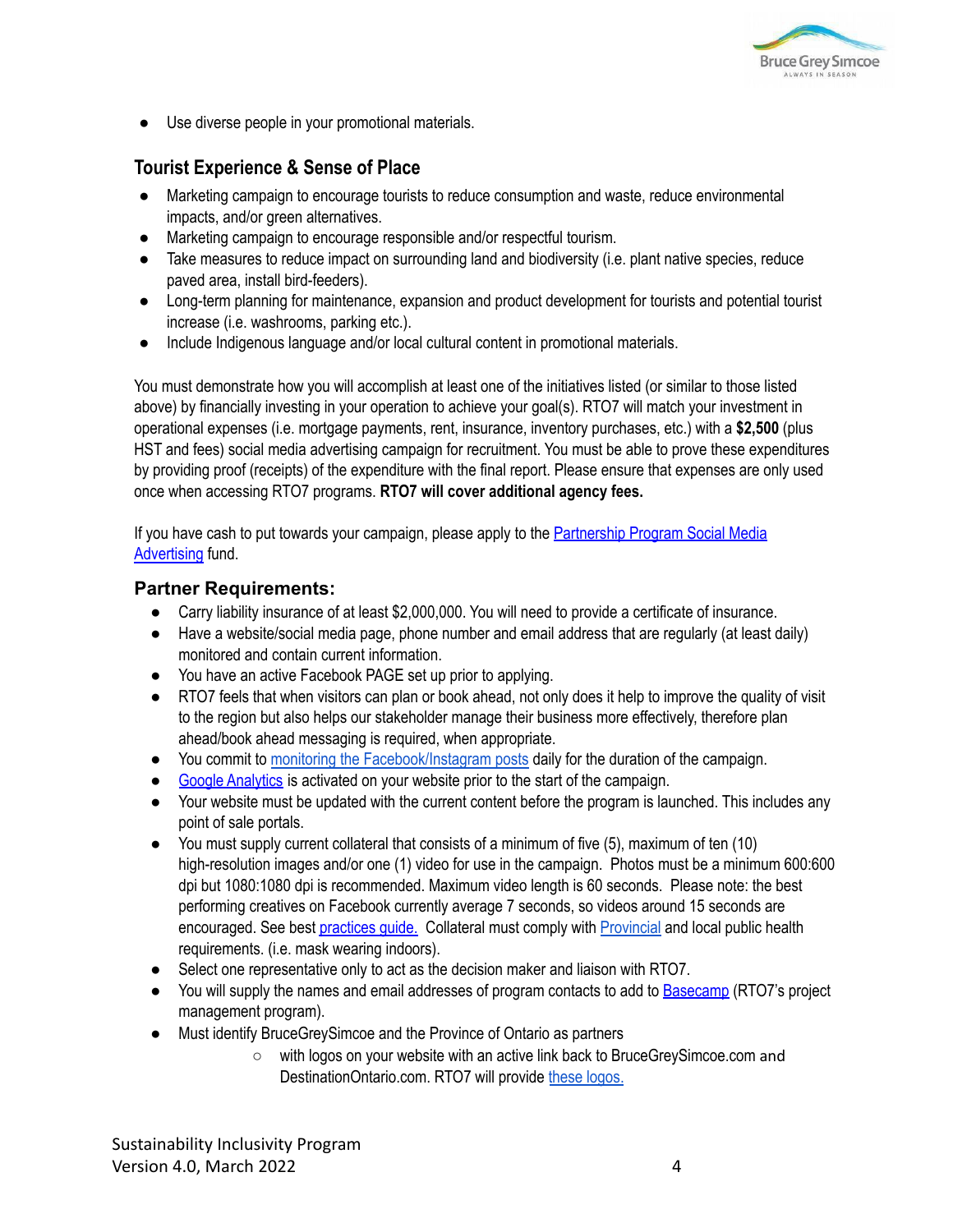

- Social media posts must tag @BruceGreySimcoe and @Ontariotravel (Facebook, Instagram, Twitter) and use #brucegreysimcoe and #DiscoverON
- Complete the free [Interacting](https://rto7.ca/Public/Programs/BruceGreySimcoe-Free-Training) with Guests Typsy training.
- Maintain a current [operator](https://brucegreysimcoe.com/special-pages/operatormanagement/login) listing on BruceGreySimcoe.com.
- Maintain a current [operator](https://docs.google.com/forms/d/e/1FAIpQLScKFv0w0rI5-M993TGqN_i0MsqrPizHB8I5gNO6WWEKgd6Qng/viewform) listing on DestinationOntario.com.
- Sign up for the RTO7 [E-Newsletter](http://rto7.ca/Public/Special-Pages/Mailing-List-Signup) (funding updates, announcements, etc.).
- You are required to complete a final report and supply copies of invoices demonstrating your \$2,500 investment within 30 days of the completion of the project. **Failure to do this may result in ineligibility to participate in RTO7 programs in the future.**

#### **Ineligible expenses**

The following expenses are **not** eligible contributions for partners' financial outlay:

- Grants and flow-through to partners or other organizations
- Charitable funding
- Political parties or lobby groups
- Recipients of funding from Ontario Government programs such as Reconnect
- In-kind donations.

Partners who use third party agencies for social media marketing are eligible for this program however we will communicate/work with ONLY the lead partner and NOT the third-party agency.

# **Administration Fee**

Note: The Administration Fee will be waived for 2022/23; Environics Analytics postal code analysis will still be provided however upon request (free of charge). That said, please still read the links below to markets, [segments](https://rto7.ca/Public/Programs/Resource-Guide#RTO7PrizmSegments) and activities that RTO7 targets – note that we are monitoring these, and they are subject to changes/updates as new patterns emerge. Please also see the tourism metrics we encourage you to consider tracking.

For a limited time, RTO7 will provide to the primary applicant [Environics](https://rto7.ca/Documents/Public/Partnership-Funding-Projects/Sample-Prizm-Report) Analytics analysis of postal code data they provide (a minimum of 500 codes per application). For applications involving multiple partners, if desired, additional partners may have their postal code or mobility data (municipalities only) analyzed at the market rate of \$600.00 per partner (this fee is not waived). In some cases, partners wishing to undertake multiple projects may be able to combine their projects where appropriate to avoid incurring multiple administration fees. For questions relating to the *Administration Fee, please click [here.](https://rto7.ca/Public/Programs/Resource-Guide-en#AdminFeeFAQ)*

# **Data Collection**

This data (if postal code data is provided a minimum of 30 days in advance of your campaign) will be useful to you in your marketing targeting and product development. The markets, [segments](https://rto7.ca/Public/Programs/Resource-Guide#RTO7PrizmSegments) and activities that RTO7 targets i.e. the geographic audiences and types of tourists we are aiming to attract and types of activities we promote are outlined [here.](https://rto7.ca/Public/Programs/Resource-Guide-en#TargetMarkets&Activities) The data you provide through postal codes will be aggregated across all partners in the longer term to form a clearer, more refined picture of the state of tourism within the region to inform your (and our) future decision making.

Note: RTO7 is actively analyzing current data on consumer sentiment that may influence target markets and messaging. This research may help to inform the campaigns.